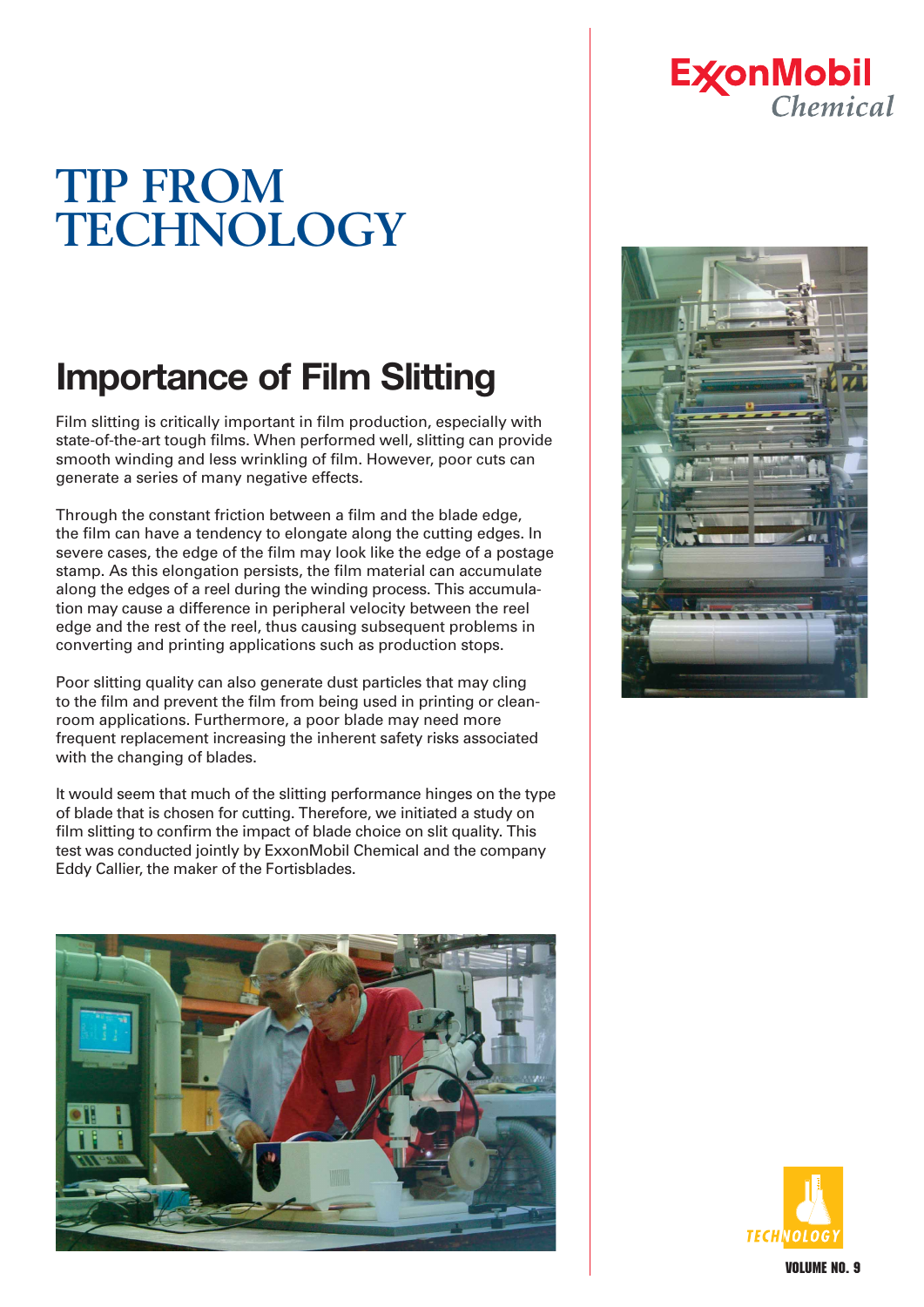### **The Test**

Our test was conducted at our European Technology Center in Brussels, Belgium, and supervised by our Processing Application Converting Technology (PACT) team and a quality controller from Eddy Callier. We compared the slitting performance of three razor blades and one Fortisblade on a monolayer of metallocene-catalyzed linear low density PE film over a period of five hours. Every hour throughout the five-hour period, the edges of the blades and samples of the film were inspected.

#### **Test Specifics**

| Product:    | A monolayer extruded blown mLLDPE<br>25 micron thickness<br>2 g/10min melt index<br>0.918 $g/cm3$ density<br>5% LDPE was added for enhanced optical properties                           |
|-------------|------------------------------------------------------------------------------------------------------------------------------------------------------------------------------------------|
| Line Speed: | 56 m/min (184 ft/min)                                                                                                                                                                    |
| Output:     | 125 kg/hr (276 lb/hr)                                                                                                                                                                    |
| Blades:     | 1. All-purpose razor blade<br>2. Standard industrial blade<br>3. Tin-coated industrial blade (copper-color edge)<br>4. Fortisblade (black color edge)<br>Thickness of all blades: 200 µm |

Four blade holders carrying different blades are lined up for test



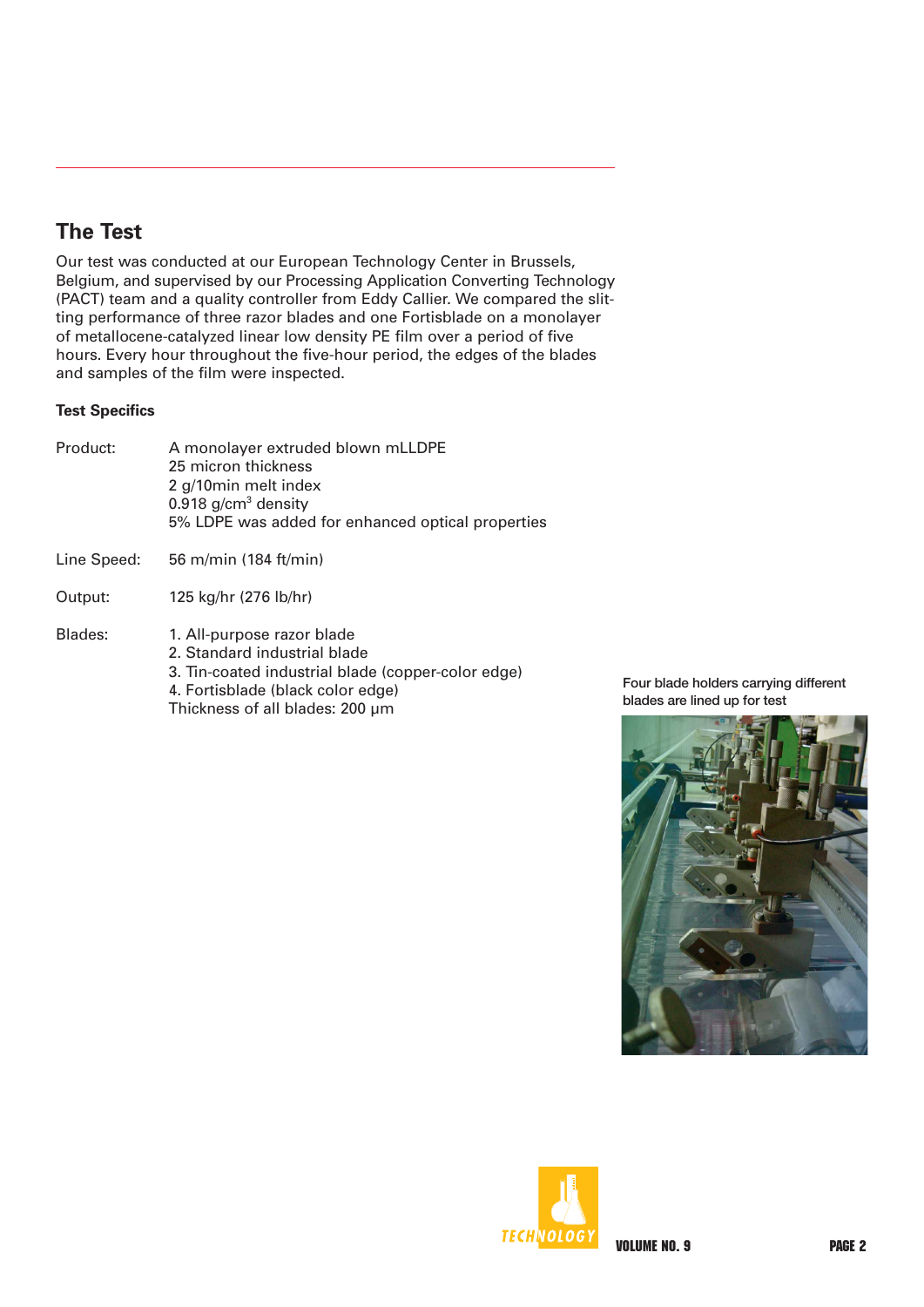#### **The Results**

The films cut with the different blades were inspected with a microscope for the presence of dust particles and visually inspected for the "postage stamp" effect on the edge.

After five hours, the film edge slit by the all-purpose razor blade (Figure 1) clearly shows a "postage stamp" effect. On the film edges slit by the standard industrial blade (*Figure 2*) and the tin-coated blade (*Figure 3*), there was gradually less friction between the film and the blade, and consequently, less film elongation, thus less "postage stamp" effect. The Fortisblade (Figure 4) resulted in a straight and clean cut. Additionally, note the decrease of the number of dust particles.

Generally, a roll of poorly slit film can easily be recognized by the high reel edges. There is a noticeable difference between the reel edge resulting from an all-purpose razor blade (Figure 5) and the straight reel edge coming from the Fortisblade (Figure 6).

(*Figure 1*) Slit by all-purpose razor blade



*postage stamp effect*

(*Figure 3*) Slit by tin-coated industrial blade



(*Figure 2*) Slit by standard industrial blade



*postage stamp effect*

(*Figure 4*) Slit by a Fortisblade



*straight clean cut*



(*Figure 5*) High reel edge



(*Figure 6*) Straight reel edge